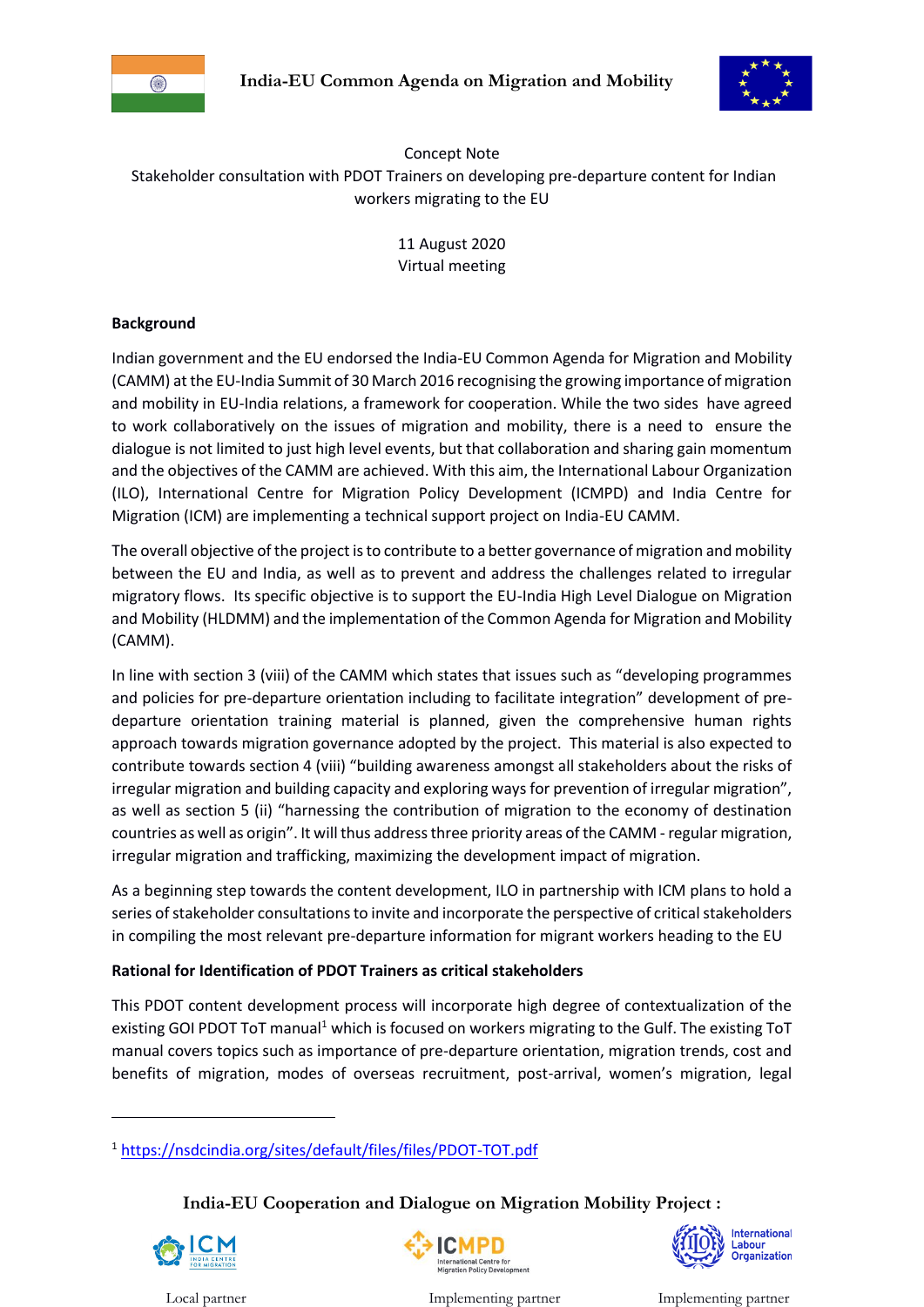



protection, role of Indian missions and welfare schemes for emigrants. The planned training content will complement this information with the European context. It will also address gender issues, family issues and will be developed to be user-friendly.

In addition to the stated objectives of the planned stakeholder consultations, these meetings will help the project team developing the content to gain a better understanding of the gaps in migrant's knowledge of the practical reality, their perception of the destination country, integration challenges, their awareness on irregular migration and trafficking, social protection, remittances, return and so on. PDOT Trainers impart training to emigrants only. Their experiential knowledge of the migrants' understanding and perception will help the project team in incorporating these considerations into the training content.

These master trainers belong to various training institutions accredited by National Skills Development Corporation (NSDC) of Ministry of Skill Development & Entrepreneurship (MSDE). Training of Trainers (ToT) is currently also done through ToT workshops in collaboration with State Governments.

This project, therefore, envisages a critical contribution of the stated stakeholder in the development of this training content.

### **Details of the Consultation**

### **Objective**

- To gain perspective of the Indian PDOT Master Trainers on specific themes, topic areas and training methodology essential for pre-departure training of Indian workers migrating to the EU
- To get inputs for content to be incorporated in the EU focused handbook for migrants.

### **Expected outcome**

 An outcome document incorporating the suggestions and recommendations of the PDOT Master Trainers

This outcome document will act as a brief reference document for ILO and ICM while drafting the PDOT training content. This document will be part of a series of brief documents covering the perspectives of different stakeholders identified as critical in the process of PDOT content development.

### **Methodology**

The meeting will begin with a brief presentation of the project and the task of content development for pre-departure orientation. This will be followed by an overview of the EU labour market trends and opportunities.

This introductory information will contribute in setting the context for a discussion with the Indian PDOT Master Trainers. ILO as moderator will start a discussion with the trainers inviting their inputs and viewpoints on areas that require training orientation of Indian workers migrating to the EU.

### **Participants**

12-15 Indian PDOT Master Trainers

**India-EU Cooperation and Dialogue on Migration Mobility Project :** 







Local partner Implementing partner Implementing partner